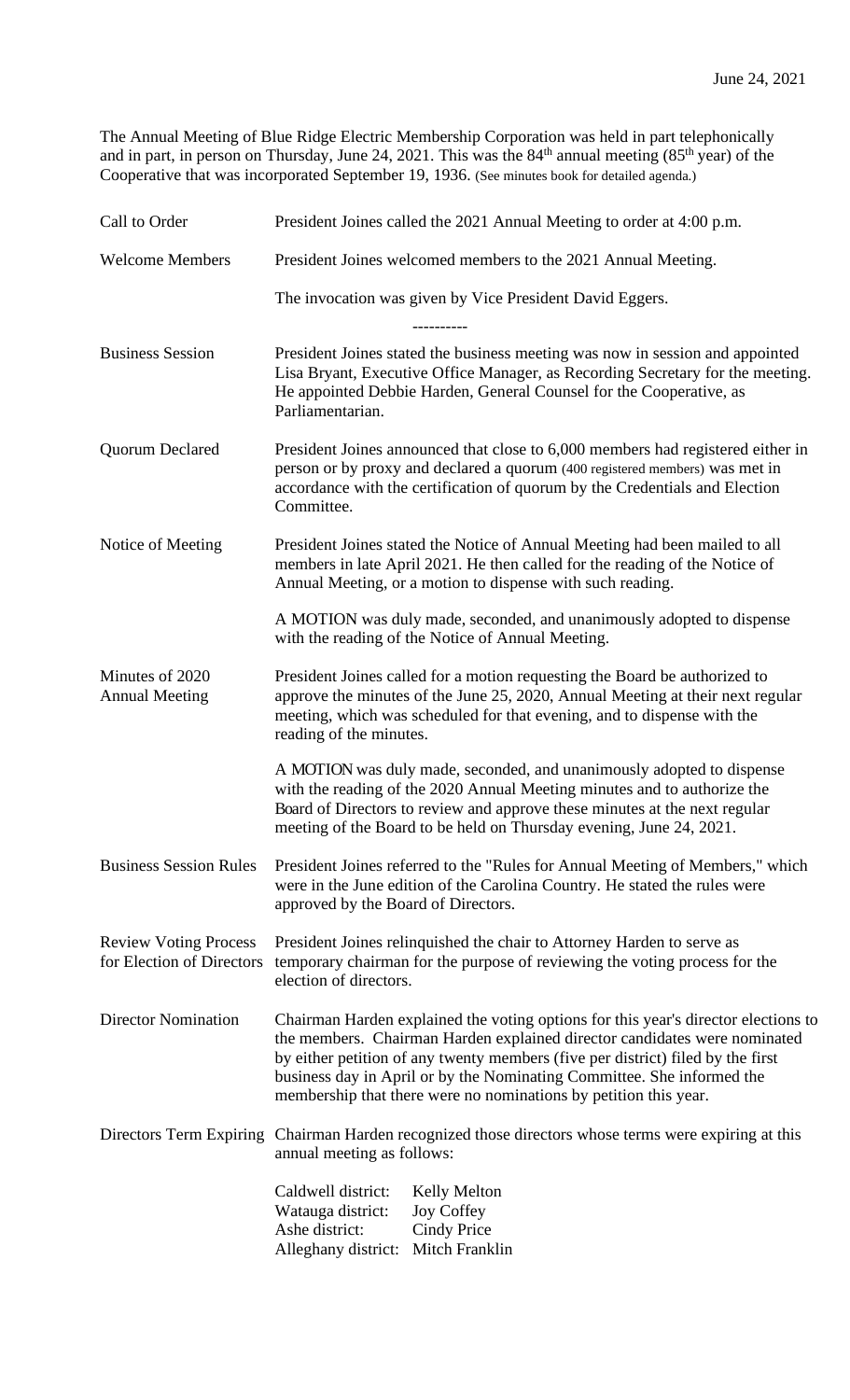| Nominating Committee                              | Chairman Harden then recognized members of the Nominating Committee. She<br>stated the Nominating Committee met on March 9 and nominated a slate of five<br>candidates for four open board seats.                                                                                                                                                                                                 |
|---------------------------------------------------|---------------------------------------------------------------------------------------------------------------------------------------------------------------------------------------------------------------------------------------------------------------------------------------------------------------------------------------------------------------------------------------------------|
| Introduction of<br><b>Director Candidates</b>     | Chairman Harden introduced the director candidates (Caldwell – Kelly Melton;<br>Watauga – Joy Coffey; Ashe – Cindy Price and Christopher Born; and<br>Alleghany – Mitch Franklin) who were nominated by the Nominating<br>Committee.                                                                                                                                                              |
| Qualifications of<br><b>Director Candidates</b>   | Chairman Harden stated candidates for director must meet qualifications as set<br>forth in Section 3.02 of the Bylaws, and that these candidates met those<br>qualifications.                                                                                                                                                                                                                     |
| Opening and<br>Closing of Polls                   | Chairman Harden opened the polls at 4:14 p.m. for the election of directors for<br>any members who had not voted and wished to vote or desired to change<br>their previously submitted vote by proxy. Chairman Harden noted that no<br>member wished to vote by ballot. Chairman Harden announced that the polls<br>would be closed at 4:16 p.m. She then returned the chair to President Joines. |
| President's Report                                | President Joines stated the next order of business was reports from the<br>President, Secretary-Treasurer, Chief Financial Officer, and Chief Executive<br>Officer. He proceeded to give the President's report. (Copy in minutes book.)                                                                                                                                                          |
| Secretary-Treasurer's<br>Report                   | Secretary-Treasurer Joy Coffey presented the Secretary-Treasurer's report.<br>(Copy in minutes book.)                                                                                                                                                                                                                                                                                             |
| <b>Financial Report</b>                           | CFO Katie Woodle presented the financial report. (Copy in minutes book.)                                                                                                                                                                                                                                                                                                                          |
| <b>Chief Executive</b><br><b>Officer's Report</b> | CEO Doug Johnson presented the report of the Chief Executive Officer. (Copy<br>in minutes book.)<br>----------                                                                                                                                                                                                                                                                                    |
| Update on the Election<br>of Directors            | President Joines relinquished the chair to Attorney Harden to serve as temporary<br>chair for the purpose of providing an update on the election of directors.                                                                                                                                                                                                                                    |
|                                                   | Chairman Harden explained the role of the third party, independent elections<br>vendor, Survey and Balloting Systems ("SBS"). She stated that no Blue Ridge<br>director or employee had access to the member voting designations on the<br>ballots or proxies which were received and maintained by SBS.                                                                                          |
|                                                   | Chairman Harden then explained the role of the Credentials and Election<br>Committee in the director elections process and thanked the members of the<br>Credentials and Election Committee for their work.                                                                                                                                                                                       |
| <b>Committee Recognized</b>                       | Credentials and Election Chairman Harden recognized members of the Credentials and Election<br>Committee as follows:                                                                                                                                                                                                                                                                              |
|                                                   | <b>Robert Marshall</b><br>Caldwell district:<br>Watauga district:<br><b>Allison Jennings</b><br>Ashe district:<br>Marty Norris (chairman) and Andy Sexton<br>Chris Jones<br>Alleghany district:                                                                                                                                                                                                   |
| <b>Director Election</b><br>Results               | Marty Norris, Chairman of the Credentials and Election Committee<br>authorized Chairman Harden to report on the certified results of the 2021<br>director election on his behalf. Attorney Harden reported the newly elected<br>directors are Caldwell District - Kelly Melton, Watauga District - Joy Coffey,<br>Ashe District – Cindy Price, and Alleghany District – Mitch Franklin.           |
| <b>Member Questions</b><br>and Comments           | President Joines opened the meeting for questions or comments from<br>members. No questions or comments were voiced.                                                                                                                                                                                                                                                                              |